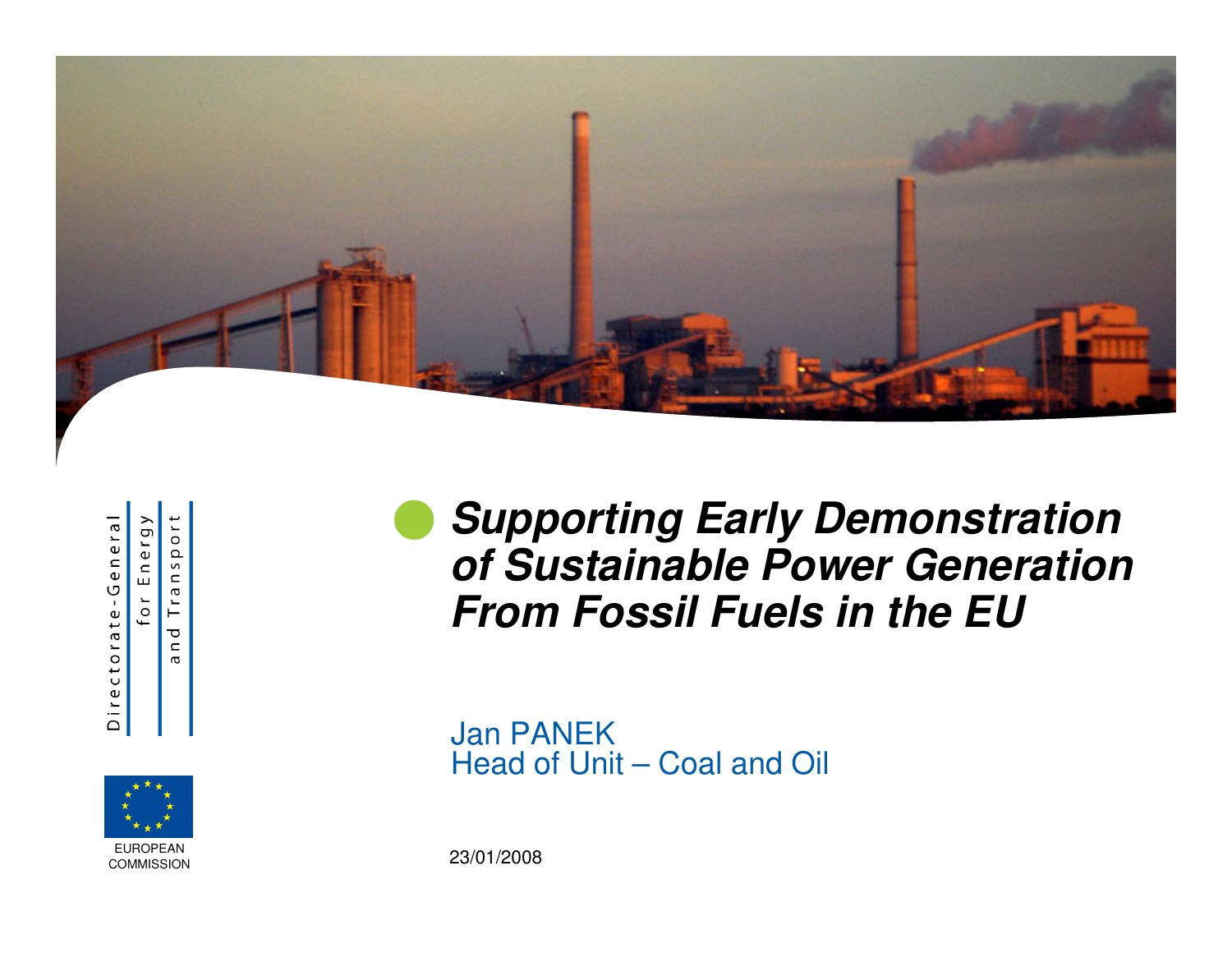## $\bullet$ **Commission Initiatives on CCS**

#### $\bullet$ **CCS a technology of strategic importance => SET Plan**

- »Commercial viability possible by 2020 (already technically viable/safe)
- » Benefits for economy & environment (=> sustainability)
	- •Allowing further reductions of CO2 emissions
	- •Reducing marginal costs of significant carbon abatement
	- •Enlarging options for diversification of the energy mix

#### $\bullet$ **Early demonstrations the next milestone => focus of CCS EII**

- »Project network for early starters
- »Synergies with continued R&D
- »Underpinning public acceptance and international actions
- »Success-driven process towards a European exercise



for Energy<br>and Transport

Directorate-General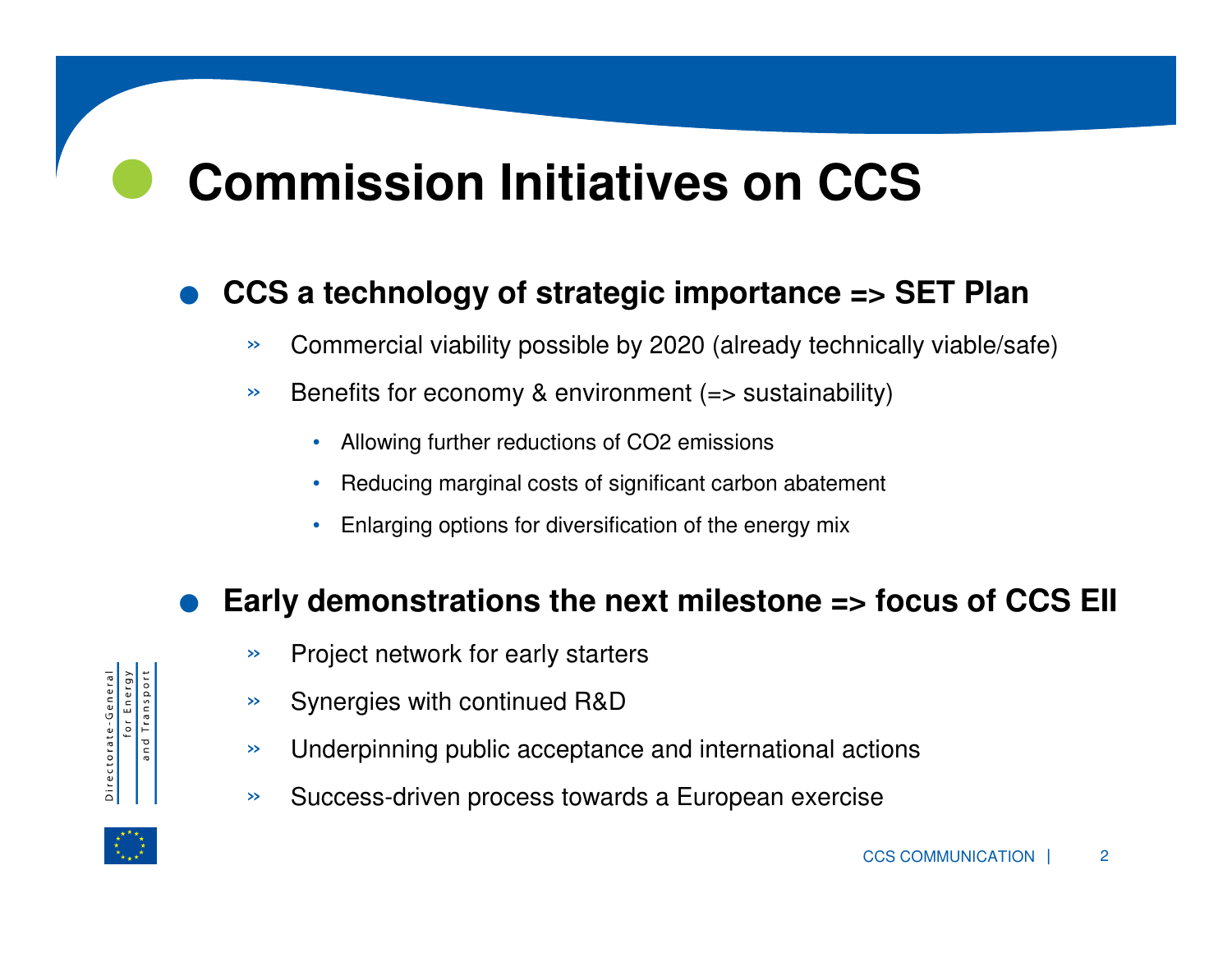### $\bullet$ **Inter-institutional Cooperation Crucial**

#### $\bullet$ **EP / Council / Commission:**

- »CCS regulatory framework (« CCS Directive »)
- »CCS in ETS
- »Integration of CCS in TEN policy, state aid rules
- » European Industrial Initiative (EII) on CCS: major financial commitments needed
	- Now: Decisive commitments from industry to trigger public contribution
	- •Next: National support schemes by Member States
	- Possible: Assessing options at EU level



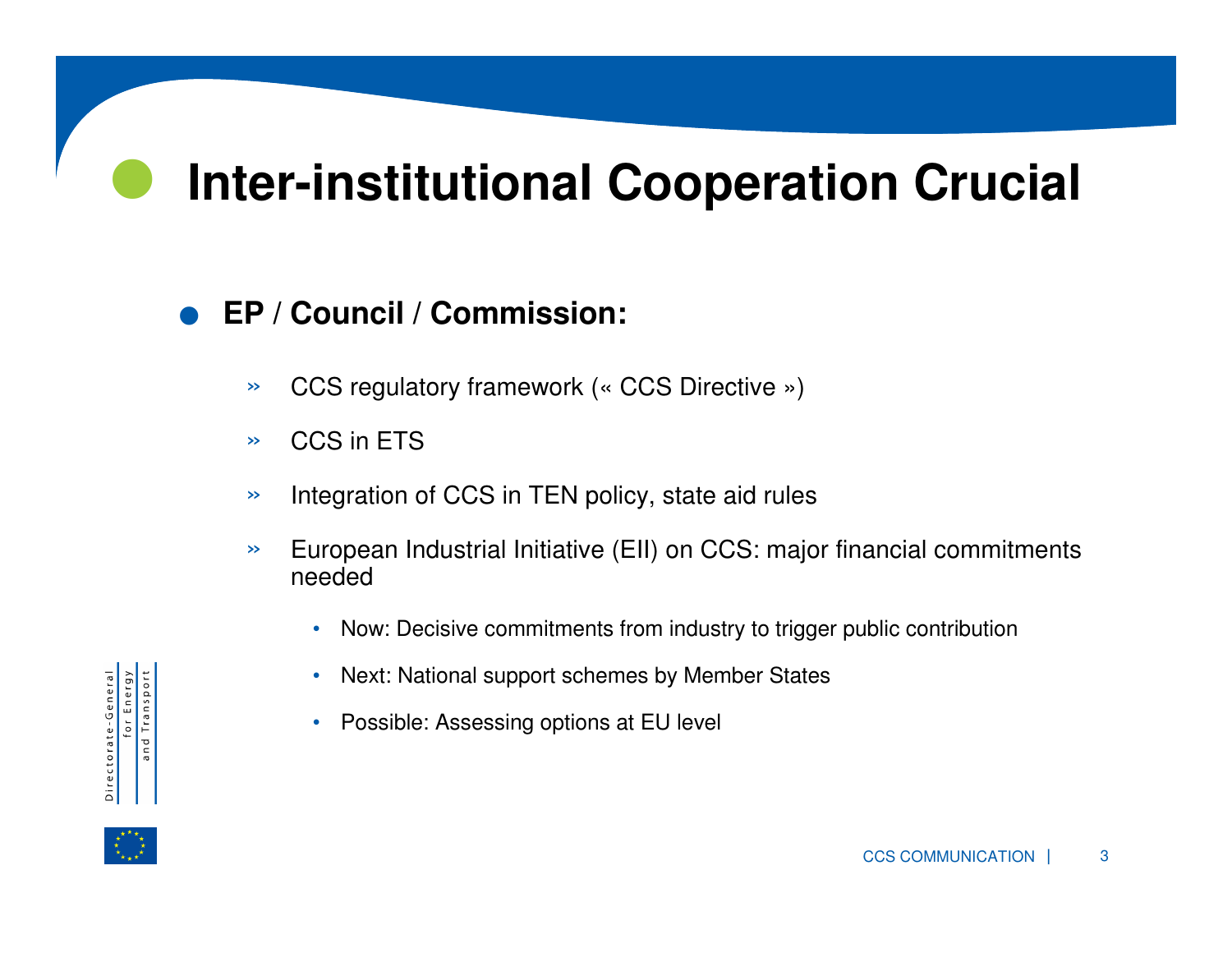# **Thank You for Your Attention**

Ъ,

CONSTRUCTIONS COMMUNICATION

<sup>|</sup><sup>4</sup>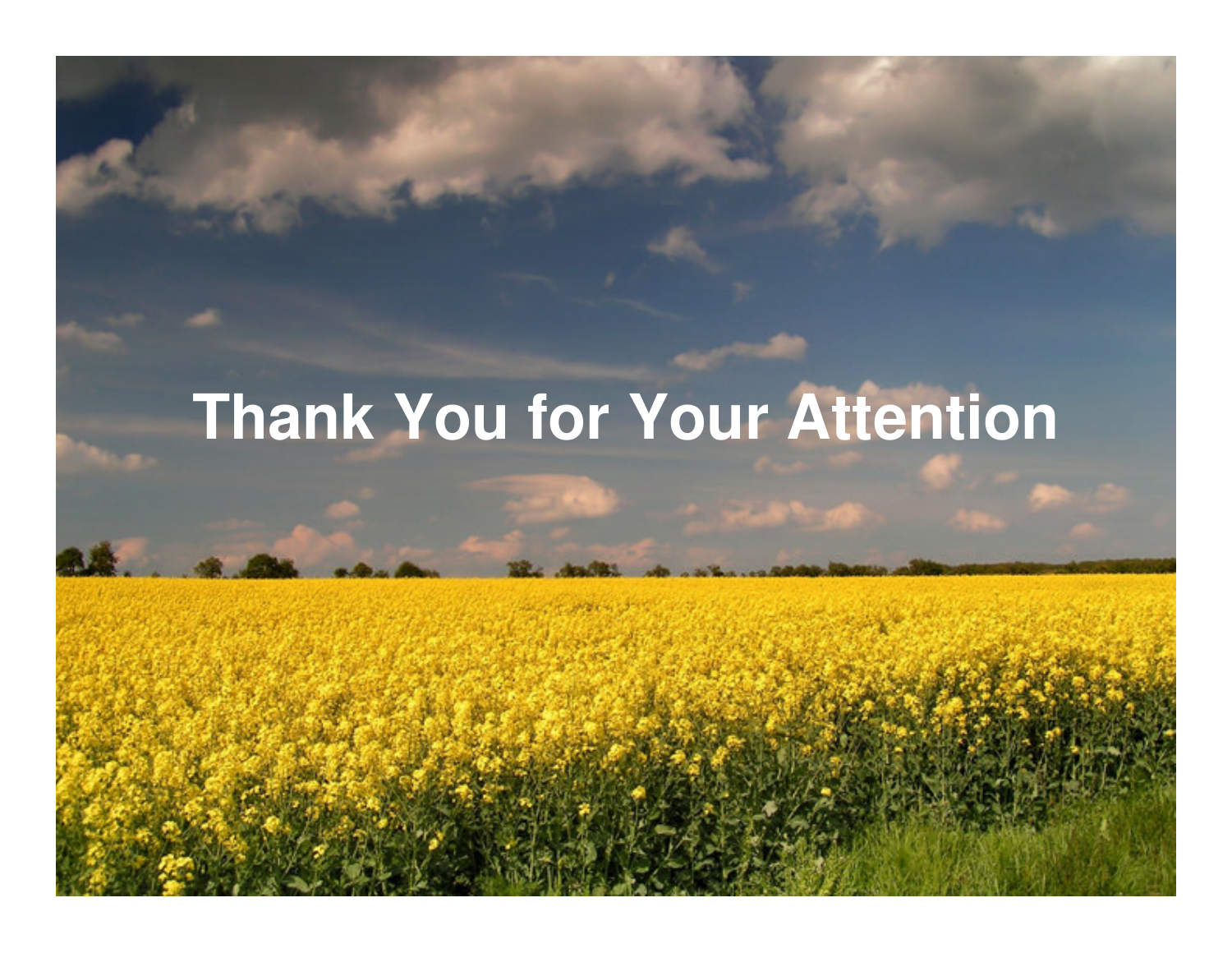## $\bullet$ **Background**

#### $\bullet$ **2007 Spring European Council**

- »target of 20% cut in greenhouse gas emission by 2020
- » enabling low-CO2 power generation from fossil fuels by 2020
- » up to 12 CCS demonstration plants in operation by 2015

#### $\bullet$ **Summer-Autumn 2007**

»Evaluation and Impact Assessment period

#### $\bullet$ **November 2007: Strategic Energy Technology Plan**

- »R&D efforts to focus on low carbon technologies
- $\rightarrow$ CCS one of strategic technologies: large-scale demos next priority



 $\bullet$ 

**23 January 2008:** Commission adopts a set of proposals including the CCS Communication and the CCS Directive

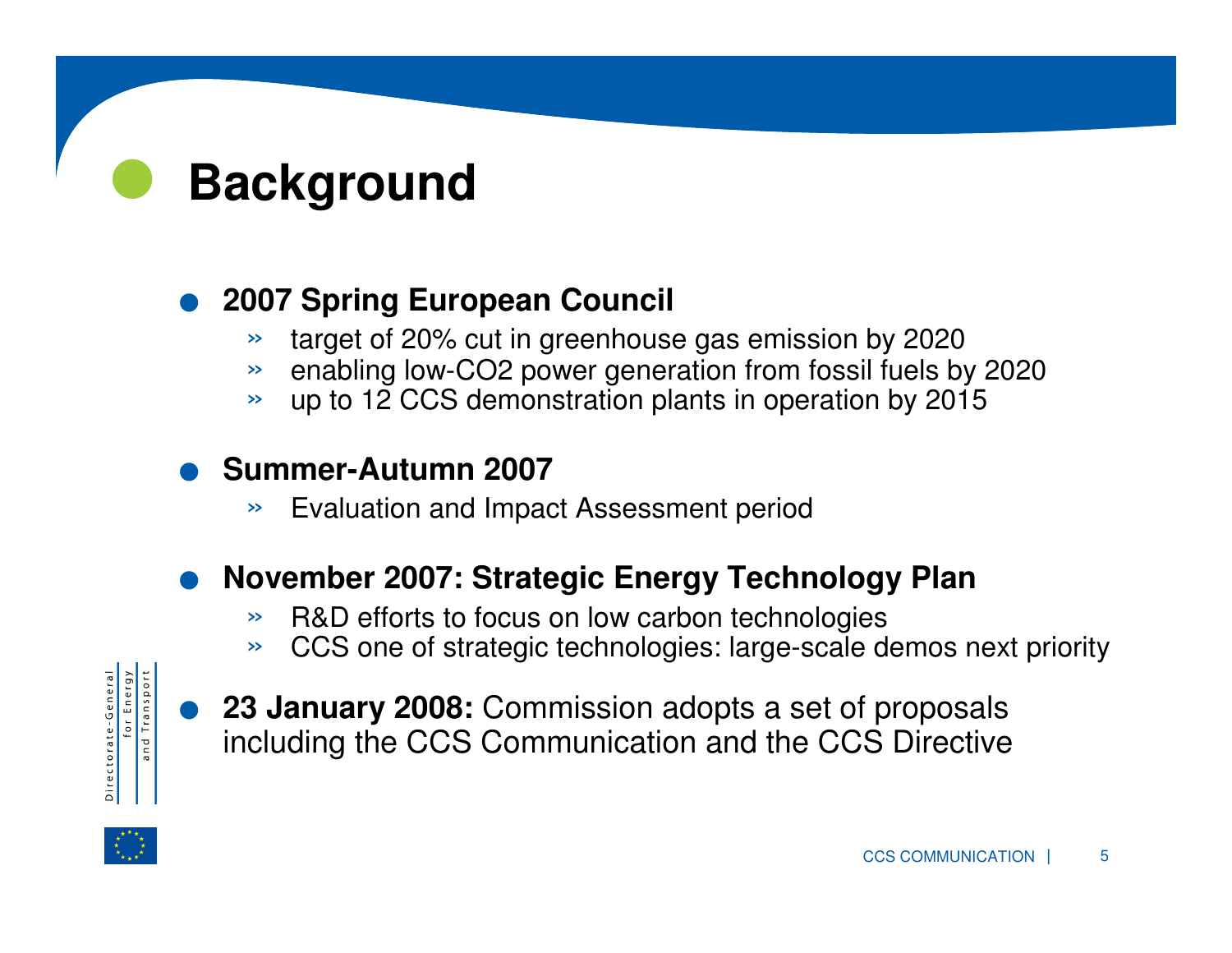## $\bullet$ **Costs and benefits of CCS**

#### $\bullet$ **Costs:**

- »R&D (€1bn) and demonstration (€10-20bn) to reduce costs
- »further investment to roll out CCS on a wide-scale

#### $\bullet$ **Benefits:**

- $\rightarrow$  20-28% of the achievable global CO2 emission reductions by 2050 (IEA)
- » solution for both power generation and energy intensive industries
- » for managing future CO2 emissions of dynamically developing coal users (China, etc.)



 $\bullet$ 

- **Policy goal =** CCS commercially feasible by 2020:
	- » CCS in retrofits and newbuild thereafter
	- » capture-readiness in the meantime

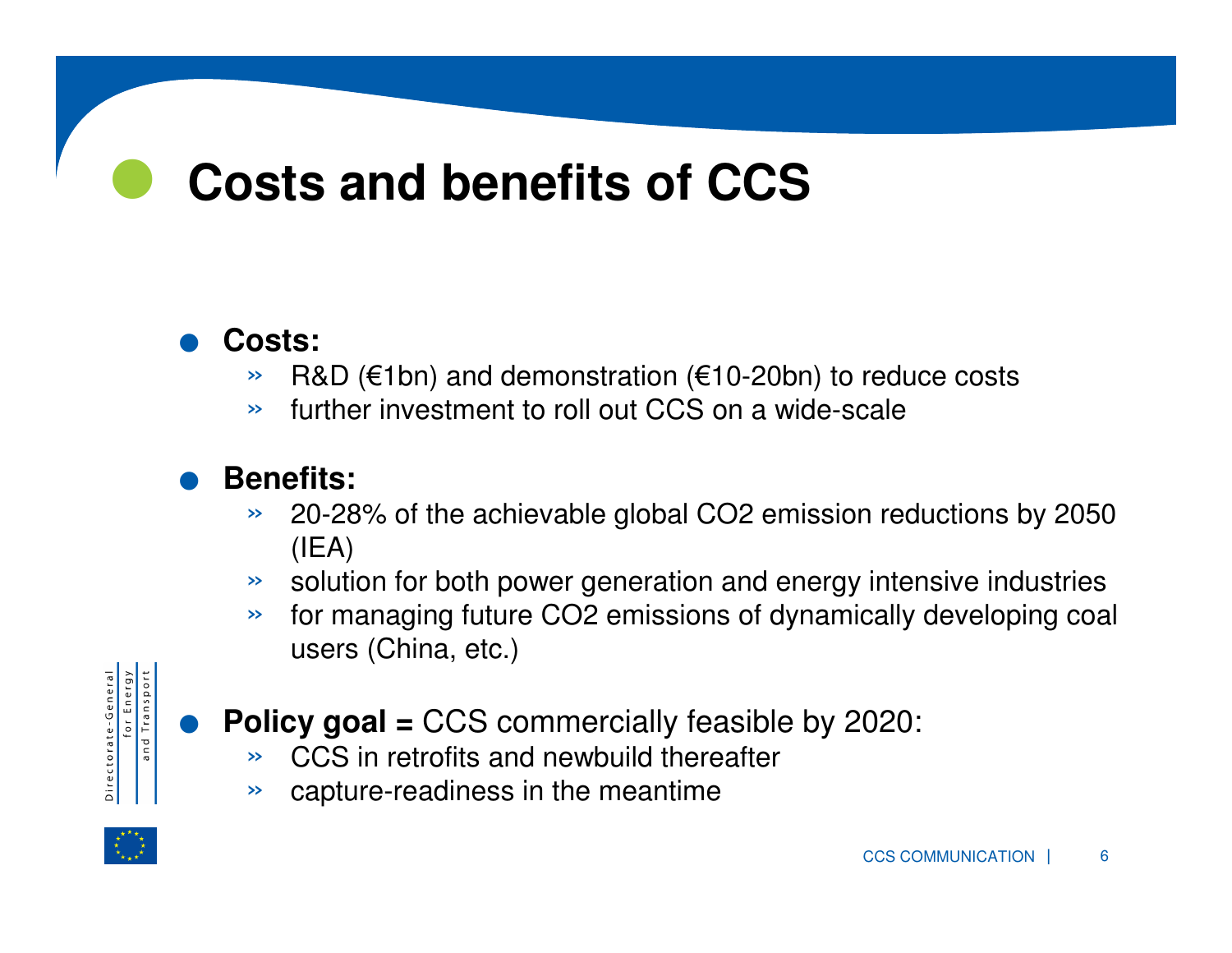## $\bullet$ **Overcoming obstacles**

#### $\bullet$ **Legislative hurdles**

- $\rightarrow$  CCS Directive: comprehensive regulatory framework designed to
	- ensure public confidence in CCS installations
	- provide legal certainty to operators
- »International regimes accepting CCS

#### $\bullet$ **Non-legislative hurdles**

- Directorate-General<br>for Energy<br>and Transport
- » Economics
- » General and industry awareness
- »Public acceptance

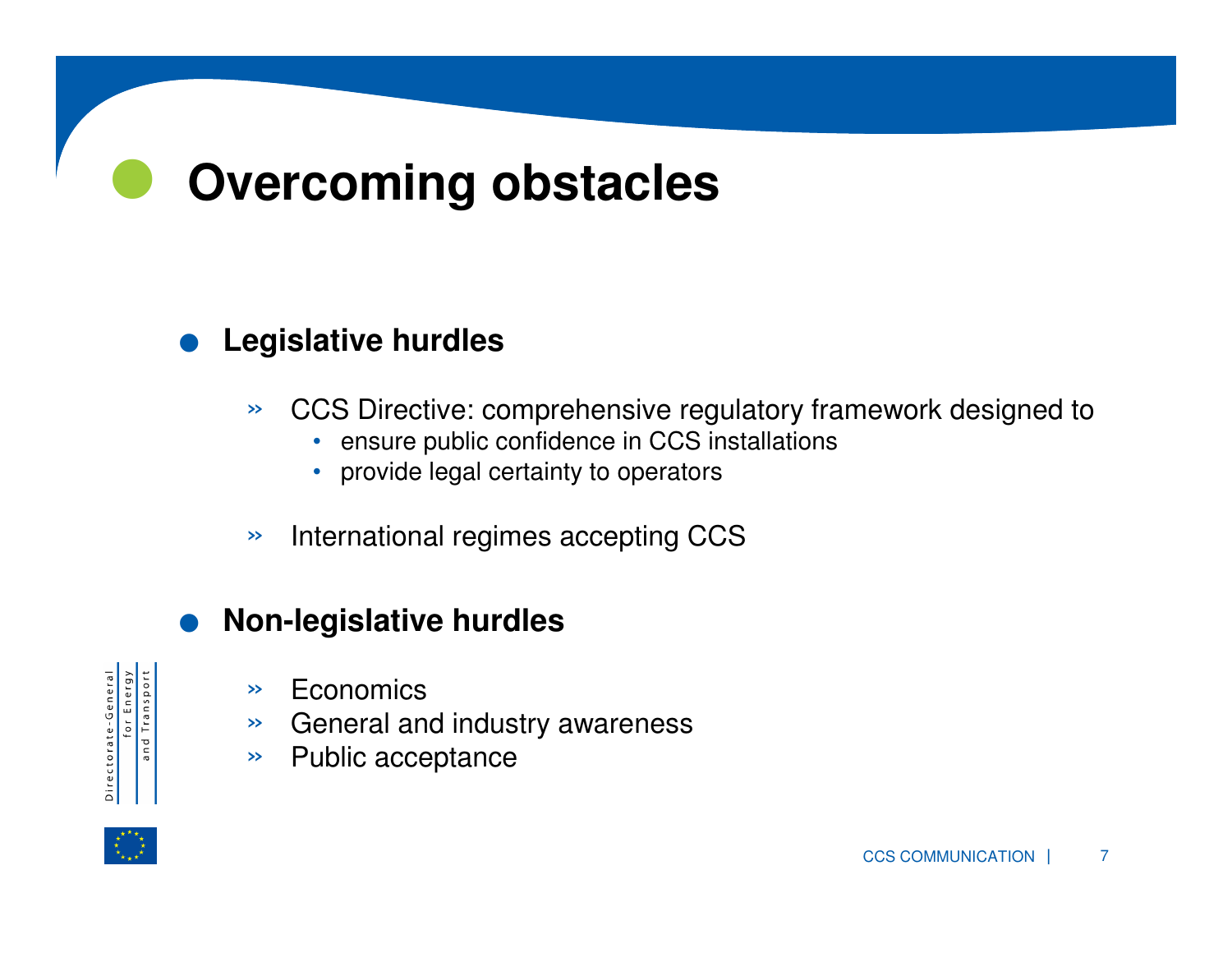## $\bullet$ **Communication's Key Points**

- $\bullet$ Focus on non-legislative issues
- $\bullet$ Demonstration in power generation as next milestone
- $\bullet$  Outlines initiatives to stimulate early large-scale CCS demonstration projects:
	- $\rightarrow$ an EU structure to support CCS demonstration projects
	- » catalyzing the finance for CCS
		- industry commitment
		- •Member States' involvement
		- EU-level financing
	- $\rightarrow$ preparing infrastructure needed for wide-scale deployment



Directorate-General<br>for Energy<br>and Transport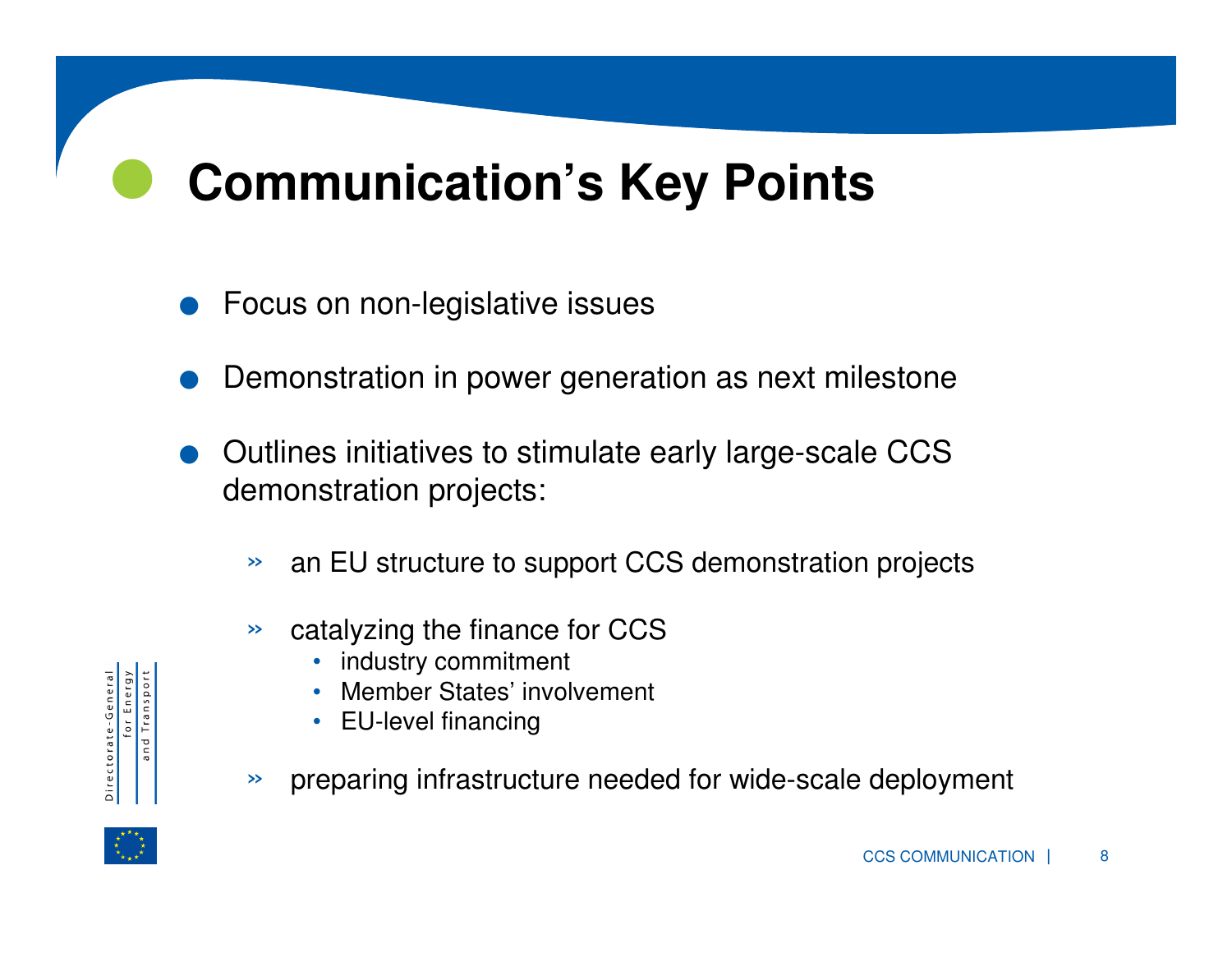## $\bullet$ **An EU structure to stimulate the demonstration of CCS power plants**

- $\bullet$ **SET-Plan: proposes European Industry Initiatives (EII) in technologies needed for a decarbonized baseload**
- $\bullet$  **Commission action:**
	- »proposes launching EII on CCS
	- $\rightarrow$ will launch a support action under FP7 to establish « project network »
		- joint platform for individual early, large-scale demos in power plants
		- close inter-action with ZEP TP, focus on projects
		- value to be generated through European approach:
			- Visibility and marketable identity (European logo) of projects
			- Mechanism for sharing information, know-how/experience exchange-
			- Common actions: general public, third countries
		- can develop further into a financial-support tool



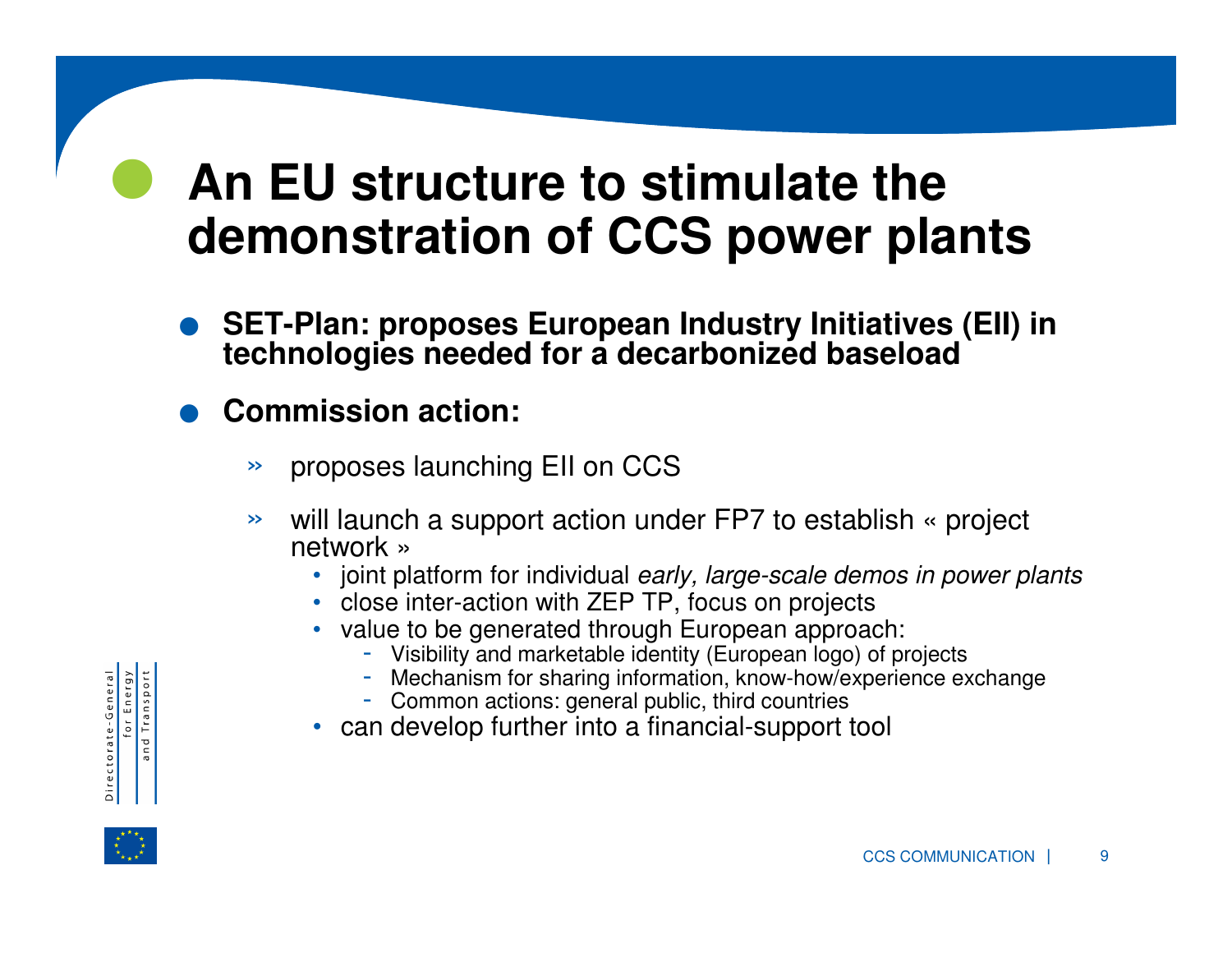## $\bullet$ **Catalyzing the finance for CCS**

## $\bullet$ **e Economics of early demonstration**<br> **•** substantial capital requirements<br> **•** increased operating costs

- substantial capital requirements
- increased operating costs

## **. Sources of financing<br>Industrial commitive**

#### »**Industrial commitments**

- ETP-ZEP: a vital initiative with commitments to the issue
- still needed: clear, early and decisive commitments by individual •players to concrete large-scale demonstration

#### »**Member States' involvement**

- MS-level crucial given budgetary reality and size of challenge Commission guidelines facilitate state aid to CCS
- 
- ETS revenues + structural policies hinted as suitable

#### »**EU-level financing**

- limited availability for the time being<br>FP7 + EU structural funds
	-
	- EU financial institutions for specialized cases
	- Communication on financing low-carbon technologies end 2008



for Energy<br>and Transport

Directorate-General